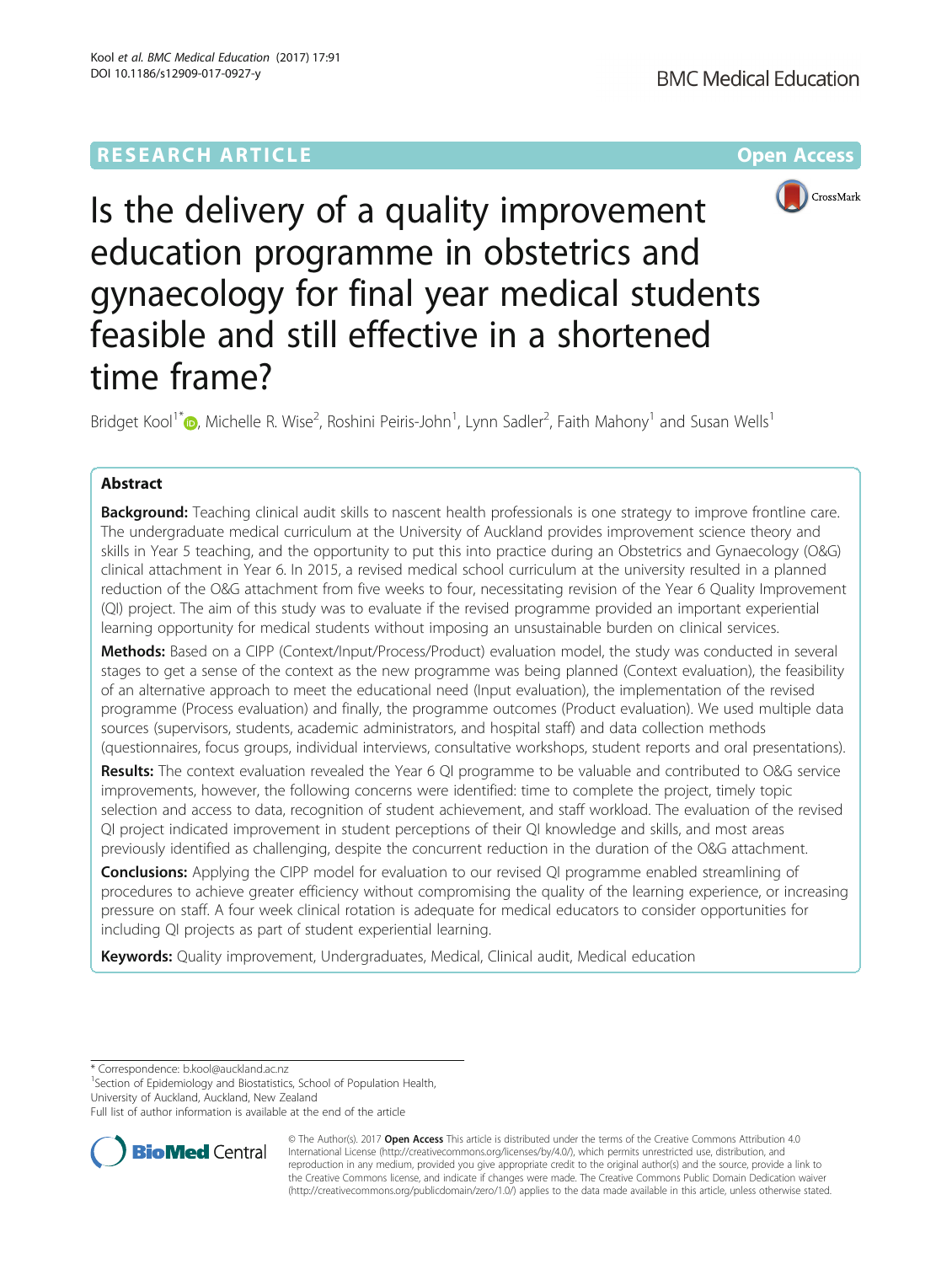### Background

Rising healthcare costs, variations in quality and practice, lack of accountability and inequalities in health have led to an increased interest globally on health care quality and patient safety. In order that the medical curriculum reflects contemporary trends in medicine and remains relevant, undergraduate and graduate programmes worldwide have developed clinical teaching of quality improvement (QI) [[1, 2](#page-7-0)]. Most of these programmes are designed to engage physician trainees to improve the care of the patients and the system in which they practice. Professional colleges have also taken up the challenge and now require their fellows to undertake QI projects (QIPs) for their ongoing professional development and vocational accreditation. Whilst providing training in effective QI skills has typically received little attention in medical curricula, the few published reports have demonstrated improved knowledge, processes of care and patient outcomes with the curricula generally being well accepted [[1](#page-7-0)–[6\]](#page-7-0).

Teaching QI to clinicians, improves collaborative skills and provides the opportunity to work with colleagues from other disciplines [\[1](#page-7-0)]. The engagement of both educational and organisational stakeholders is identified as critical to the success of curricula in medical training in QI and patient safety [[2\]](#page-7-0). Integral to this is the development of sufficient expert faculty capacity to ensure clinical supervisors have the skills and capacity to support QI training during clinical placements. Clinicians who have a foundational knowledge in QI function are imperative as train-the-trainers [[3, 4\]](#page-7-0).

Within postgraduate teaching programmes, time and clinical commitments, lack of engagement by clinical teams in QI activities, availability of suitable faculty for mentoring, and an organisational culture reluctant to change are identified as barriers in the development of postgraduate medical trainees into future leaders for QI and patient safety [\[7](#page-7-0)]. It is hoped that incorporating QI into undergraduate medical curriculum may help break some of the barriers, as a critical mass of clinicians with an appreciation of, and skills in, QI emerges.

Medical students are expected to increasingly rely on experiential learning as they progress through to clerkships and transition to being qualified doctors [[8\]](#page-7-0). Experiential learning or learning to practice from experience gained within real life (workplace learning) builds on situativity theory where knowledge, thinking (cognition), and learning are situated in experience [\[9](#page-7-0)]. A situated approach improves a student's ability to apply knowledge gained in one context to problems encountered in another. While traditionally experiential learning has been positioned primarily in the context of oneon-one patient care, the application of experiential learning theories in learning QI practices within the

undergraduate medical curricula is relatively new. The importance of experiential learning in QI curricula and the need for documenting examples of QI learning that is integrated into day-to-day clinical work has been previously emphasised [\[10](#page-7-0)].

Medical education programmes are characterised as complex systems, affected by factors both internal and external to the programme [\[11](#page-7-0)]. The success of a QI education programme situated within multiple clinical training sites will inevitably be influenced by student, trainer, hospital and university stakeholder characteristics, their relationship to each other, and the environment in which they act.

Complexity theory recognises the importance of programme context and allows the accommodation of the numerous uncertainties within educational programmes [\[12](#page-7-0)]. Informed by complexity theory and embracing the complexity of educational processes, the CIPP (Context/Input/Process/Product) evaluation model [[13\]](#page-7-0) allows the examination of change in a medical education programme, addressing all phases: planning, implementation, and a final retrospective assessment. The model helps educators focus on improvement by considering the processes involved and multiple data collection methods based on evaluation questions being addressed.

The undergraduate curriculum at the School of Medicine of the University of Auckland provides improvement science theory and skills (such as QI frameworks and measurement strategies for service improvement) in Year 5 teaching and the opportunity to put this into practice during an Obstetrics and Gynaecology (O&G) clinical attachment in Year 6 by performing a QIP based on the Royal Australian and New Zealand College of Obstetrics and Gynaecology (RANZCOG) quality cycle [[14\]](#page-8-0). Students work alone or in pairs during their O&G clinical attachment at one of eight clinical training sites (public hospitals) in New Zealand. Based on clinical recommendations, a literature review and evidence-based guidelines, students select a best practice standard/s for care for their chosen topic, measure service performance, seek to understand the problems contributing to the evidence-practice gap, and propose suggestions for change. Assessment includes a written report and an oral presentation. Over 1000 projects have been completed since the training's inception.

A recent review of the medical school curriculum at the University of Auckland resulted in a planned reduction of the O&G attachment from five weeks to four (commencing in 2015), and necessitated a revision of the Year 6 QIP in the midst of clinical training demands. The aim of this study was to evaluate the feasibility of delivering a revised Year 6 QIP programme in a shortened time frame. We were interested in determining: 1) if there was a place for a QIP in a brief Year 6 O&G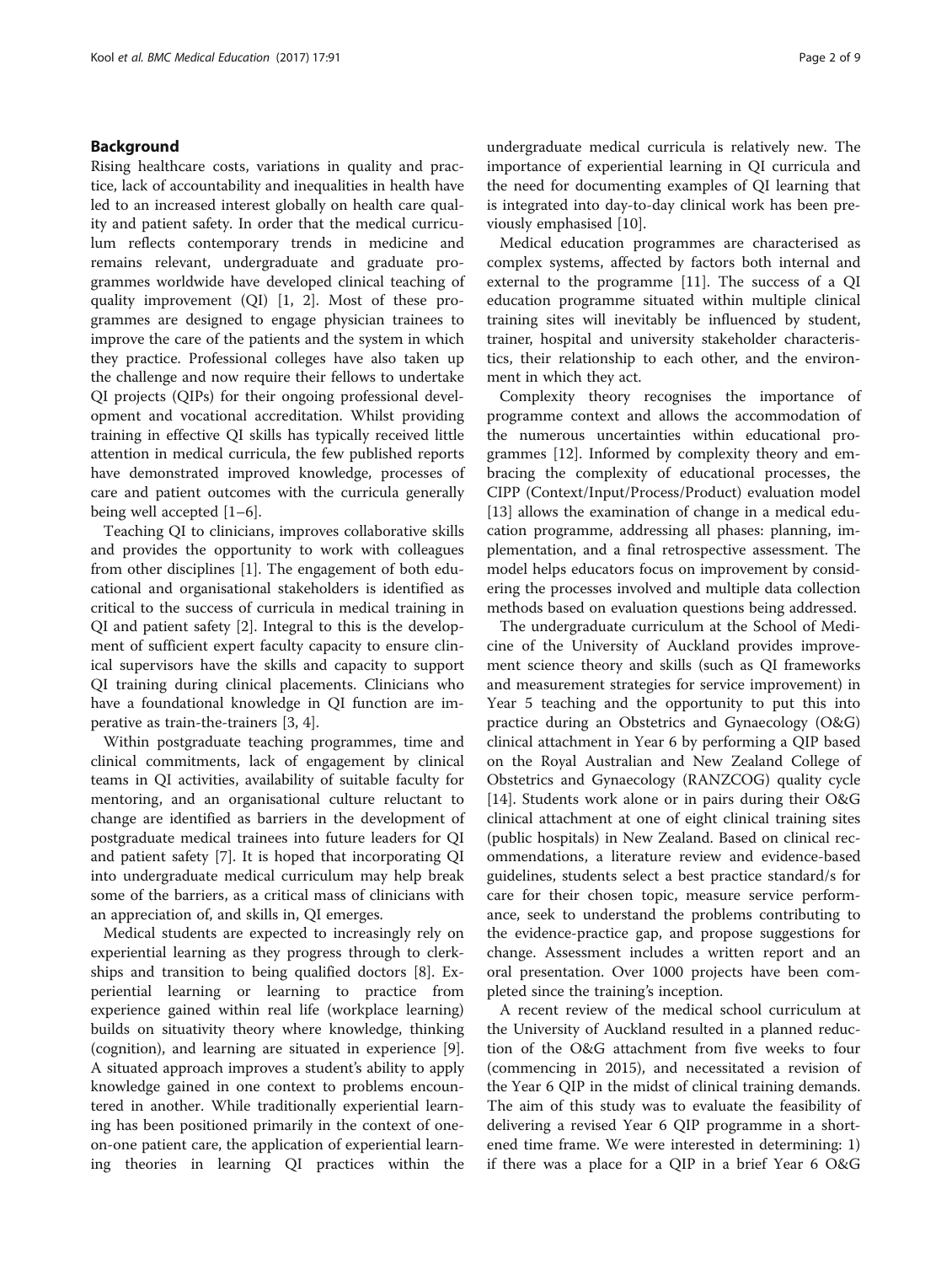clinical attachment, and if so, why?; and 2) if shortening the O&G attachment would impact on students' ability to execute the QIP and/or impose an unsustainable burden on clinical services? Adopting a CIPP evaluation model enabled us to get a sense of the context as the new programme was being planned, the feasibility of an alternative approach to meet the educational need and how best to bring about any required changes (Input evaluation), the implementation of the revised programme (Process evaluation) and finally, the programme outcomes (Product evaluation).

### Methods

The study involved all O&G QIP supervisors, Year 6 medical students attached to O&G during the study period, academic administrators, and hospital staff (data managers and QI staff) at all eight clinical training sites. The evaluation questions based on the CIPP model that guided the approach to our evaluation are listed in Table 1.

### Data collection

#### Context evaluation

The needs, problems, assets, and opportunities relevant to the QIP programme were assessed though a survey questionnaire, semi-structured focus groups and interviews, and evaluation of the quality of student reports and presentations.

Four semi-structured focus group discussions were conducted with Year 6 medical students (two in each of the main centres), to gain more insight into the domains being explored in the student questionnaire. Two individual interviews took place in two of the smaller centres where there were insufficient students placed for a focus group to be conducted. The interview schedule included questions relating to the QIP learning outcomes, content, value and transferability, workload and time management, strengths and improvements. In addition, the

focus groups and interviews explored whether students perceived their expectations regarding the QIP had been met. A total of 32 out of 34 students participated in the focus groups and interviews (Table [2\)](#page-3-0).

The domains explored in and findings from the focus group sessions and interviews and a review of relevant literature [[15, 16](#page-8-0)] informed the development of stakeholder specific questionnaires. The domains of interest were the same as those used for the focus group discussions. Some open ended questions particularly in relation to workload and time management, strengths and improvements were also included in the questionnaire. All O&G QIP supervisors, Year 6 medical students attached to O&G during the study period, academic administrators, and hospital staff (data managers and QI staff) were invited by email to complete their specific questionnaire (via SurveyMonkey) on completion of cycles 2 and 3 of the O&G attachments in 2013. Participants were given one week to complete the survey, with two email reminders sent. Students ( $n = 21/34$ ), clinicians ( $n = 31/63$ ), hospital staff ( $n = 13/16$ ), and academic administrators ( $n = 3/3$ ) representing the eight clinical training sites completed the questionnaire.

#### Input evaluation

To maintain maximum responsiveness to the shortened QIP programme needs, a consultative workshop was held to identify how best to bring about the needed changes. All O&G clinicians who supervised QIPs, University of Auckland Year 6 medical students in O&G attachments (cycles 2 and 3 in 2013), academic administrators, and hospital staff (data managers and QI staff) were invited to participate in a consultative multidisciplinary workshop held in May 2013. The aim of the workshop was to obtain feedback on the feasibility of the proposed four-week time frame, understand hospital-specific issues relevant to the QIP, and generate ideas for improving the programme without affecting

Table 1 Framework for evaluation of the revised Year 6 quality improvement project

| <b>CIPP</b><br>components | Evaluation questions                                                                                                                                                                       | Data collection method                                                       |  |
|---------------------------|--------------------------------------------------------------------------------------------------------------------------------------------------------------------------------------------|------------------------------------------------------------------------------|--|
| Context                   | What is the educational need?<br>What are the impediments to meeting needs?<br>What expertise, services, or other assets are available?<br>What relevant opportunities exist?              | Student focus groups and individual<br>interviews<br>Survey questionnaire    |  |
| Input                     | What are the potential approaches to meeting the identified educational need?<br>How feasible is each of the identified approaches, given the specific educational context<br>of the need? | Consultative workshop<br>Telephone interviews                                |  |
| Process                   | How was the programme implemented?<br>What did participants think about the quality of the process?                                                                                        | Student focus groups<br>Survey questionnaire<br>QI presentations and reports |  |
| Product                   | What are the positive and negative outcomes of the programme?<br>What are the implications of programme outcomes?<br>How effective was the programme?                                      |                                                                              |  |

(Adapted from Frye and Hemmer, 2012) [\[12](#page-7-0)]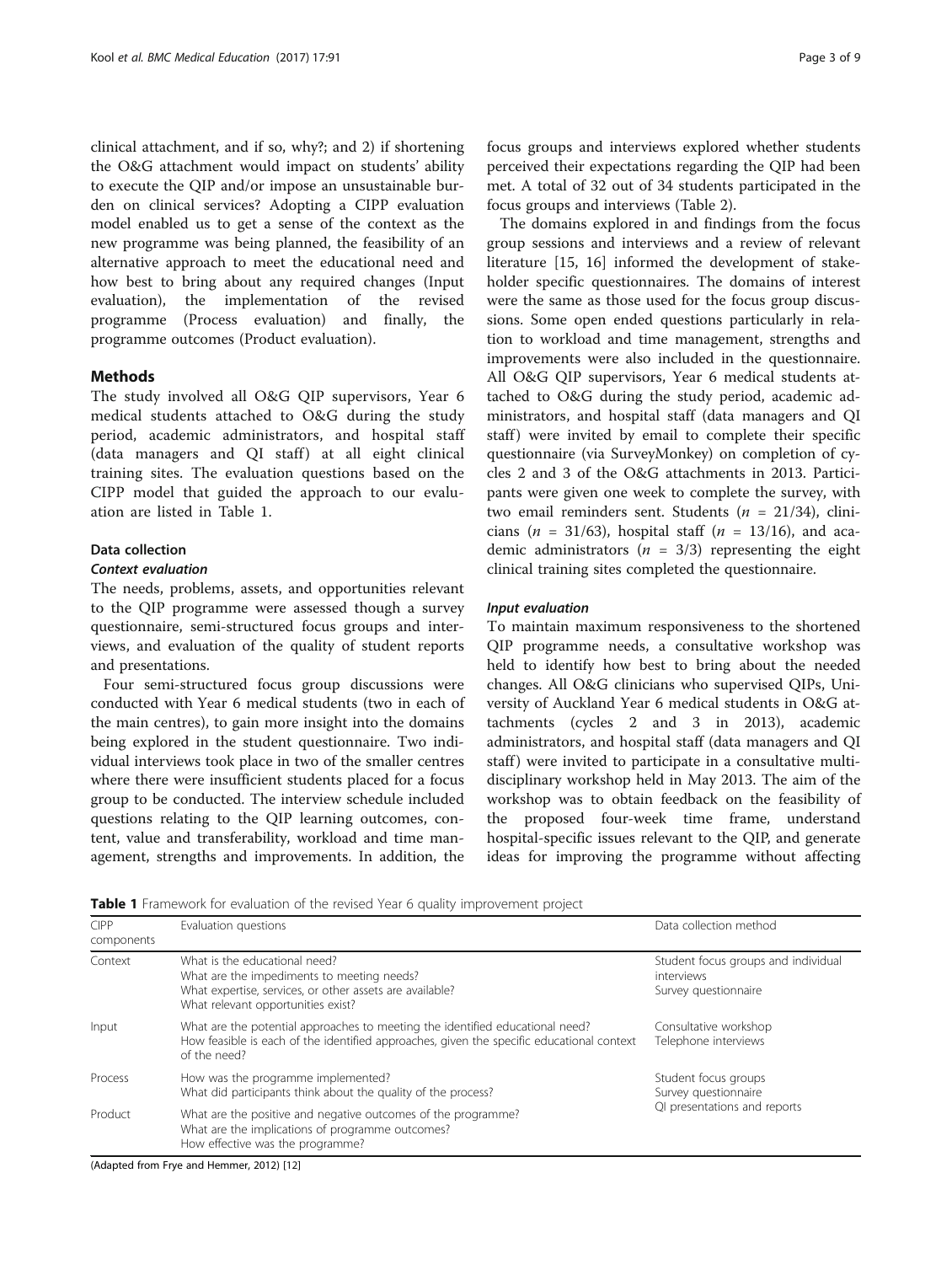<span id="page-3-0"></span>Table 2 Participant numbers in the evaluation of the revised Year 6 quality improvement (QI) project

|                                                | Total                    | Number who completed the<br>questionnaire | Number who participated in the focus groups/<br>interviews |
|------------------------------------------------|--------------------------|-------------------------------------------|------------------------------------------------------------|
| Cycles 2 and 3 from 8 sites in 2013            |                          |                                           |                                                            |
| Students                                       | 34                       | 21                                        | 32                                                         |
| Clinical supervisors                           | 63                       | 31                                        | Not applicable                                             |
| Hospital staff (data managers and QI<br>staff) | 16                       | 13                                        | Not applicable                                             |
| Academic administrators                        | 3                        | 3                                         | Not applicable                                             |
| Cycles 6 and 7 from 6 sites in 2013            |                          |                                           |                                                            |
| Students                                       | 33                       | 11                                        | 30                                                         |
| Clinical supervisors                           | 12                       | 8                                         | Not applicable                                             |
| Hospital staff (data managers and QI<br>staff) | <b>Not</b><br>applicable | Not surveyed                              | Not applicable                                             |
| Academic administrators                        | <b>Not</b><br>applicable | Not surveyed                              | Not applicable                                             |

the quality of the learning experience or increase pressure on clinical supervisors and other hospital staff.

The workshop feedback was recorded by the participants on flip charts and handed over to the researchers at the end of each session. The information collected was then used to describe issues relevant to the QIP and how the programme could be improved.

Nineteen people attended the workshop, an additional four who could not attend were interviewed via telephone. Field notes were taken during the telephone interviews and incorporated into the workshop findings. The 23 participants represented all eight training clinical settings.

Given the variation of implementation of the project by hospital site, the research team worked closely with students, clinicians and hospital QI staff to develop a more consistent programme, address concerns raised and ensure feasible completion in the shortened fourweek time frame. A revised QIP model was developed drawing on the findings from the context evaluation, outcomes of the workshop and evidence from published literature, and trialled in the last two cycles (cycles 6 and 7) of 2013. Students' usual O&G clinical placement of five weeks was reduced to four weeks which meant they had only four weeks to complete their QIP. In the redundant fifth week, students completed any outstanding required clinical skills for the placement.

### Process and product evaluation

The process and product evaluation of the revised QIP programme was conducted simultaneously at the end of each of the last two cycles (cycles 6 and 7) of the O&G attachments, in late 2013 by means of by means of student focus groups and the same baseline online surveys for students and clinical supervisors. The questions for student focus group sessions pertained to both process

and outcome; hence the findings are presented together. Individual interviews were not required in this phase as no students had been placed in the two smaller centres. The research team, in discussion with the hospital staff (data managers and QI staff) and academic administrators, elected to not resurvey these two groups as it was felt the revisions made to the QIP had not altered their roles and responsibilities and therefore unlikely to alter their questionnaire responses. Out of the 33 eligible students, 11 participated in the survey questionnaire, and 30 in the focus groups. Eight out of 12 clinical supervisors responded to the survey.

The programme's implementation was also assessed through other documented programmatic processes. The degree to which the QIPs had met the targeted educational needs was assessed by a critique of the quality of student oral presentations of the QIP (including feasibility of the project and audit methodology) to clinical and academic assessors, and the QIP written reports  $(n = 33)$  (cycles 6 and 7, 2013). Assessors evaluated the presentations and reports were using a pre-agreed template with several criteria related to: clear articulation and justification of the QI question, aims of the audit, definition of standard, description of methods, results, interpretation of findings, limitations and recommendations. The results of this assessment were compared with the quality of student presentations and written reports  $(n = 34)$  assessed at the time of context evaluation (cycles 2 and 3, 2013).

The process and product evaluations were conducted through the same student focus group sessions and survey questionnaires. As the focus groups and interviews had questions pertaining to both process and outcome, the findings are presented together. The online questionnaires used at baseline were administered to Year 6 medical students and the clinical supervisors on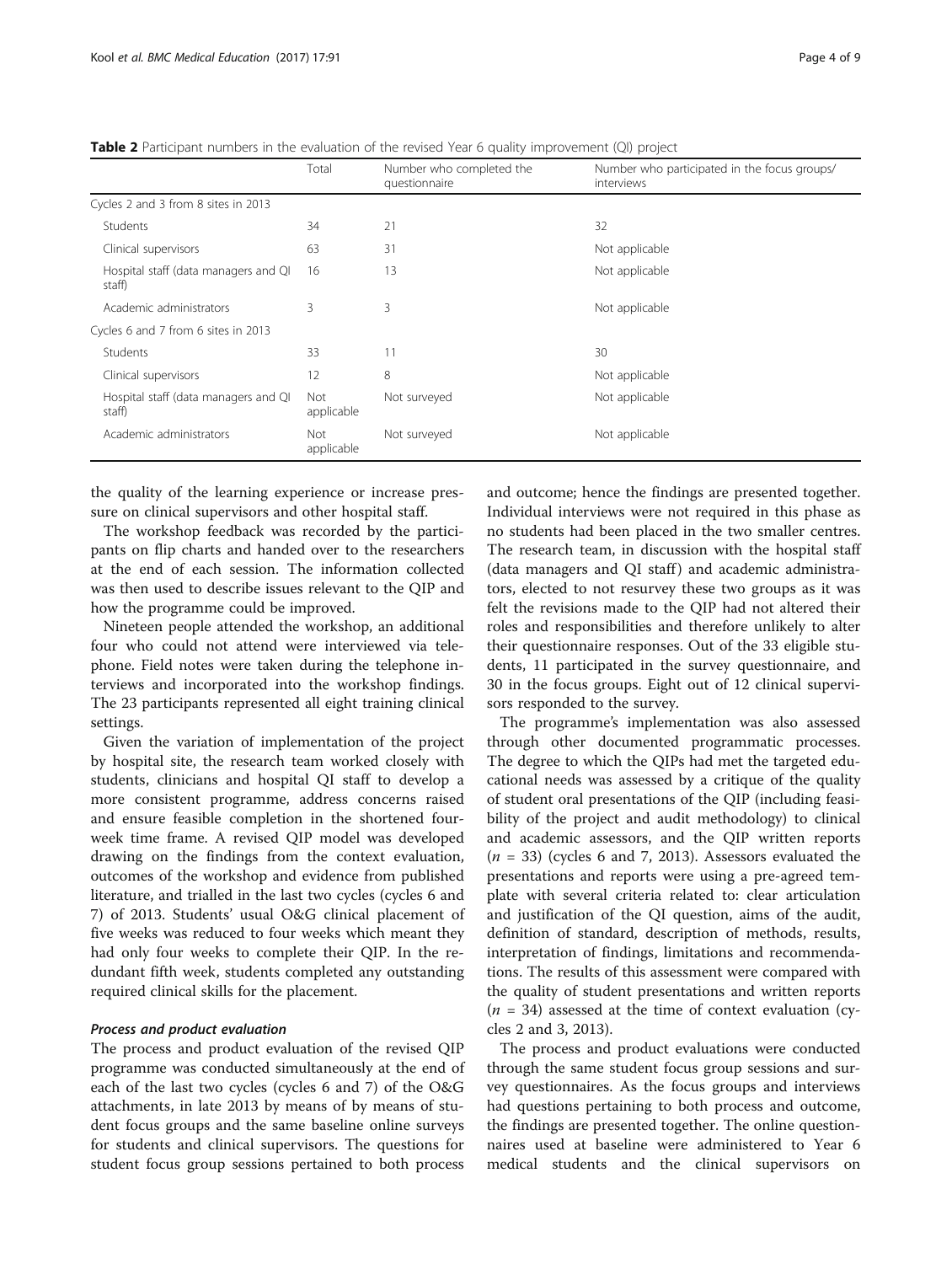completion of cycles 6 and 7 of the O&G clinical attachments for 2013. As was the case in the context evaluation phase of the project, participants were given one week to complete the survey with two email reminders sent. Focus groups were also conducted with students at the end of their clinical attachment.

### Data analysis

Descriptive statistics were used to summarise the quantitative data from the questionnaires. Focus groups and interviews were recorded and transcribed. The transcribed data and free text survey were studied and relevant quotes coded and analysed using the general inductive approach [[17\]](#page-8-0) that enabled raw data to be condensed into a brief summary format and to establish links between the research objectives and the summary findings. The inductive coding process involved the close reading of the text and the consideration of its multiple meanings and then categorising these texts. The general categories were derived from the evaluation objectives and within each category, subtopics, including new insights and contradictory points were identified. Quotations that convey the essence of the categories were then extracted. Coding consistency checks were carried out by members of the research team and some clinical supervisors commenting on research findings, interpretations, and conclusions.

In the Results section below, identities are protected through the use of anonymised, unique identifiers for individual participants and hospital sites. These appear in parentheses after each direct quotation.

### Results

#### Context evaluation

The categories identified in the student focus group and interview responses in the context evaluation were educational need and impediments to meeting the needs (as indicated in the quote below), and expertise and opportunities.

Appreciation of what it means to undertake an audit it can be a marathon (Student W1).

Exposure to people working in medical records was noted by one student as a new and useful experience.

The questionnaire indicated that the majority of students (91%), clinicians (85%) and hospital quality improvement and data management staff (70%) agreed the project provided students with useful insights into QI in O&G. Similarly, 81% of the students, 86% of the clinicians and 82% of hospital QI and data management staff agreed that the skills learnt would be important for their future.

.. students get really into their topic and ask midwives and nurses what actually happens on the floor, they get a completely different perspective on patient care (Clinician A8).

Most clinicians ( $n = 23$ ) and half of the students agreed the QIP was a necessary component of the curriculum. However, both parties commented on the potentially competing interests of ensuring students' QIPs were completed as well as obtaining sign off on the clinical skills that are required to be demonstrated during students' O&G clinical placement.

Three-quarters of clinicians agreed that involvement with the QIP was satisfying and that the QIP provided value to the O&G service and the organisation.

### Young enthusiastic minds bring fresh ideas and potential solutions to problems, resulting in better patient care. (Clinician W12).

Whilst only one student referred to inadequate support and guidance to achieve the learning objectives, half of the clinicians believed they were able to give adequate support to students. One third of clinicians and over half of hospital staff encountered challenges with regards to workload and time commitment. In addition, hospital staff reported that assisting students to access data placed a burden on their resources.

The majority of students had their topic suggested by a clinician.

We have to suggest topics to them. They do not know enough about what is important and what is feasible when they start the attachment. (Clinician WH5).

Nearly half the students reported that time constraints affected their QIP learning experience and limited their ability to complete it to a sufficient standard. While it was anticipated the project would be completed during the weekly academic half-day, the average time spent was 7.0 h per week.

On average, clinicians spent 2.3 h per attachment assisting students with their QIPs. The majority of students, and just over half of clinicians and hospital staff, indicated they had encountered issues with accessing relevant data/records for the QIPs.

#### Input evaluation

Implementation of the QIP varied considerably across the hospitals. While some variation was due to local context, there were differences in the consistency of teaching and support. A mid-cycle debrief was seen to be a useful activity to ensure students were on track, yet occurred only at a few hospitals. Some clinicians and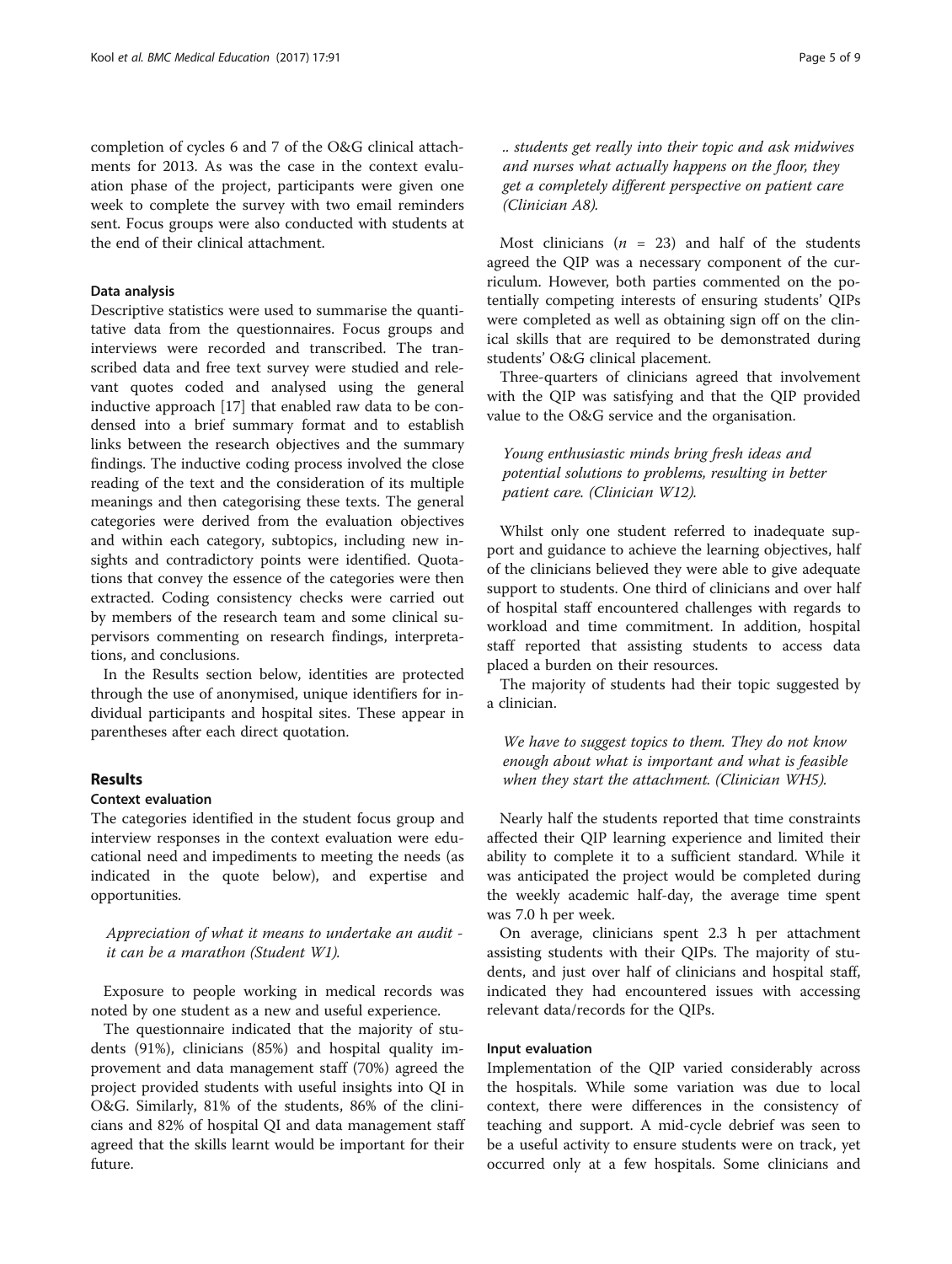hospital staff felt the time they put into supporting student QIPs was not valued by their organisation. Conversely, others stated the O&G service improvements resulting from the QIPs were highly valued, as was their time spent with students.

Teaching materials identified that could support students included; online "how-to" documents; an annually updated Excel spreadsheet of completed projects; prior student reports; and an introductory video for both students and clinicians describing the project and audit process. Students considered these to be valuable resources, and suggested adding 'tips and hints' from previous students.

Deciding the audit topic as soon as possible was felt to be a critical factor and the list of previous QIP reports was considered useful for topic ideas and methodology. While some clinicians felt that supervisors were more likely to engage with the students if the audit topic was considered useful to the O&G service, others maintained that the project's primary objective was for students to learn QI skills.

In some hospitals, students asked other clinicians for assistance rather than their designated supervisor. This practice exposed a lack of knowledge of audit methodology among other hospital doctors. Issues were raised about the time and cost of obtaining paper-based patient records in one hospital. In some hospitals with electronic records, students lacked access authority. An urgent issue raised by hospital staff was storage and confidentiality of data.

The use of student QIP reports by clinicians varied from not-at-all to being fully integrated into service improvement activities such as being forwarded to service clinical leads, and informing clinical governance committees. Some hospitals stored prior reports on an intranet to increase accessibility.

Despite the issues raised, it was felt that the project was valuable and that with some modifications it would be feasible to complete the QIP in four weeks instead of five.

### Process and product evaluation

The following key changes that were implemented based on the findings from the context evaluation and the consultative workshop were documented:

- Students were encouraged to work in groups of two or three, to focus on one standard of care, and to use feasible "rule of thumb" sample sizes.
- The QIP introductory video was provided to all supervisors.
- Supervisors were encouraged to profile written reports for their hospital.

In addition, the following resources were developed and implemented.

- 1. Topic Selection Form: completed by the student and submitted to their supervisor/s by the end of the first week and same-day feedback given (Additional file [1](#page-7-0)). The aim was to ensure students were on track early on and to guide the scope and focus of their QIP topic.
- 2. Written Report Template: standardised the way students presented their report with all relevant information included (Additional file [2](#page-7-0)). The aim was to guide students on expectations and provide the information to hospital services and clinical governance groups in a useful and concise format.
- 3. 'Tips and Hints' page: an on-line resource including a student discussion board containing generic and site-specific tips.

Quality of the process and the effectiveness and implications of the programme were overarching categories that emerged from the student focus groups in the process and product evaluation stages.

It was good … it's not like you did half your audit and then you realised that there was a big problem and you had to go back and do it again. (Student WK7)

The survey indicated that students were on average more positive about the revised QIP programme than at the point of context evaluation (Fig. [1\)](#page-6-0) with over half of students (55%) agreeing that four weeks was sufficient to achieve the desired learning objectives. The average number of hours spent on project per week had however increased to 7.4 (cf. 7.0 at baseline).

Fewer students reported problems accessing patient records (27% cf. 42% at baseline). Students indicated that the 'Written Report Template' was the most helpful of the changes, followed by the 'Tips and Hints' page. Half the students reported they received early feedback on their topic.

A few clinicians had still not seen the QIP video. Some reported delays in receiving 'Topic Selection Forms' from students. Most agreed students provided the required information to a satisfactory standard and that the form resulted in a more efficient process. Half indicated that their hospitals had a list of audit topics from which the students could select. Three-quarters of the clinicians agreed that the introduction of the 'Written Report Template' had resulted in a higher quality of reports.

Improvement in student knowledge on QI, evidenced by the quality of QIP oral presentation and the final audit report, was assessed using a pre-agreed template.

### Embedding change

The revised QIP has now been adopted at all eight clinical training sites with a coordinator employed at the university to facilitate coordination across sites, develop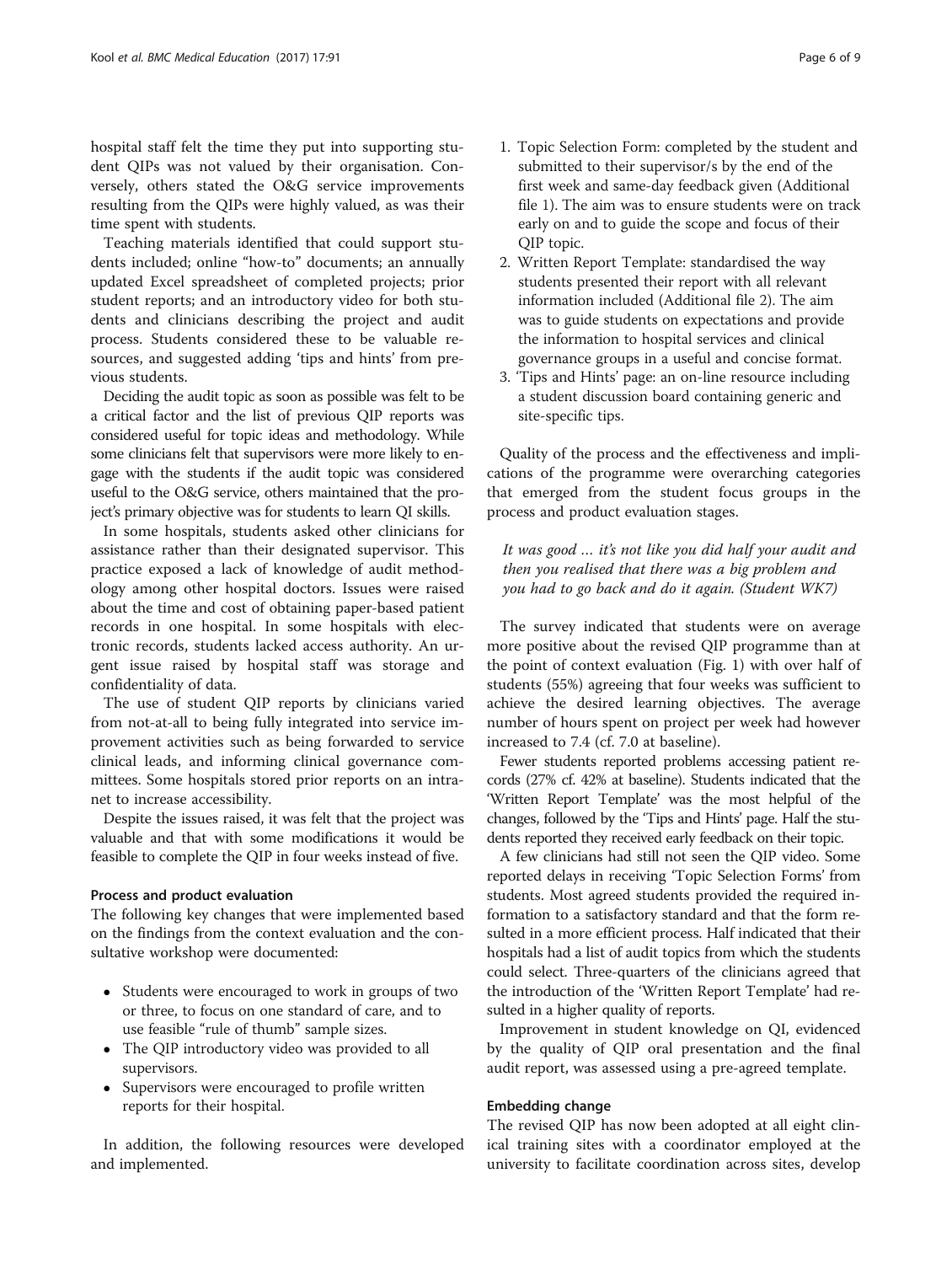<span id="page-6-0"></span>

a learning network and identify other opportunities to improve the programme.

### **Discussion**

This study established the feasibility of a QI education programme within a four week O&G clinical attachment that provides an important experiential learning opportunity for Year 6 medical students without imposing an unsustainable burden on clinical services. The educational value of the QIP was highlighted with medical students and clinicians appreciating it as a means of learning QI skills in the real world. Consistent with our findings of improvements in final report quality and knowledge about QI, positive QI learning outcomes from a four-week clinical placement have been previously demonstrated [\[18, 19\]](#page-8-0).

The major limitation of this study was that only students who had O&G attachments during the study period were included and therefore, the findings may not be representative of all students. Likewise, it is uncertain if voices of the clinical trainers and hospital personnel disengaged with the QIPs were reflected adequately. Despite these limitations, the study provides insights on the value of experiential learning of QI within the complex context of a medical education programme undergoing change. The focus groups occurring before questionnaires may have introduced some bias, although the impact is likely to be minimal as we used the two data collection methods to complement each other. The absence of student input into the process and product evaluation phase of the project from the two smaller centres is a limitation as it means that any issues unique to clinical placements in smaller

centres have not been captured. In the trial of the revised QIP model, students completed the QIP in the shorter four week period, however, clinical work continued for five weeks, which meant the study could not assess the impact on clinical training demands in a shorter period.

The strength of this study is that it used Stufflebeam's CIPP model which is consistent with the complexity theory and flexible enough to be used to support ongoing programme improvement [\[12](#page-7-0)]. We also used multiple stakeholder feedback on the programme and multiple data collection methods to address the pre-determined evaluation questions. Although the study period was limited, this meant that we were able to capture feedback from the same clinicians before and after implementing the revised QIP programme.

The benefits of experiential QI training as opposed to just educational sessions on QI are many. Students who actively engage in QIPs learn first-hand about logistical challenges, administrative issues and financial constraints and human factors [\[2,](#page-7-0) [20](#page-8-0)]. Key characteristics of successful QI curricula in medical education that have been previously identified include: attention to the interface of clinical and education systems; considered choice of QIPs for the trainee; and appropriately trained local faculty [\[3](#page-7-0)]. The positive response from both students and clinicians in this study is encouraging. However, it would be useful to track students once they are practising clinicians to see if they continue to integrate QI into their practice. This is particularly relevant as conducting a clinical audit is now a requirement for annual medical registration in New Zealand [\[21](#page-8-0)]. RANZCOG Fellows are also required to engage with the quality cycle to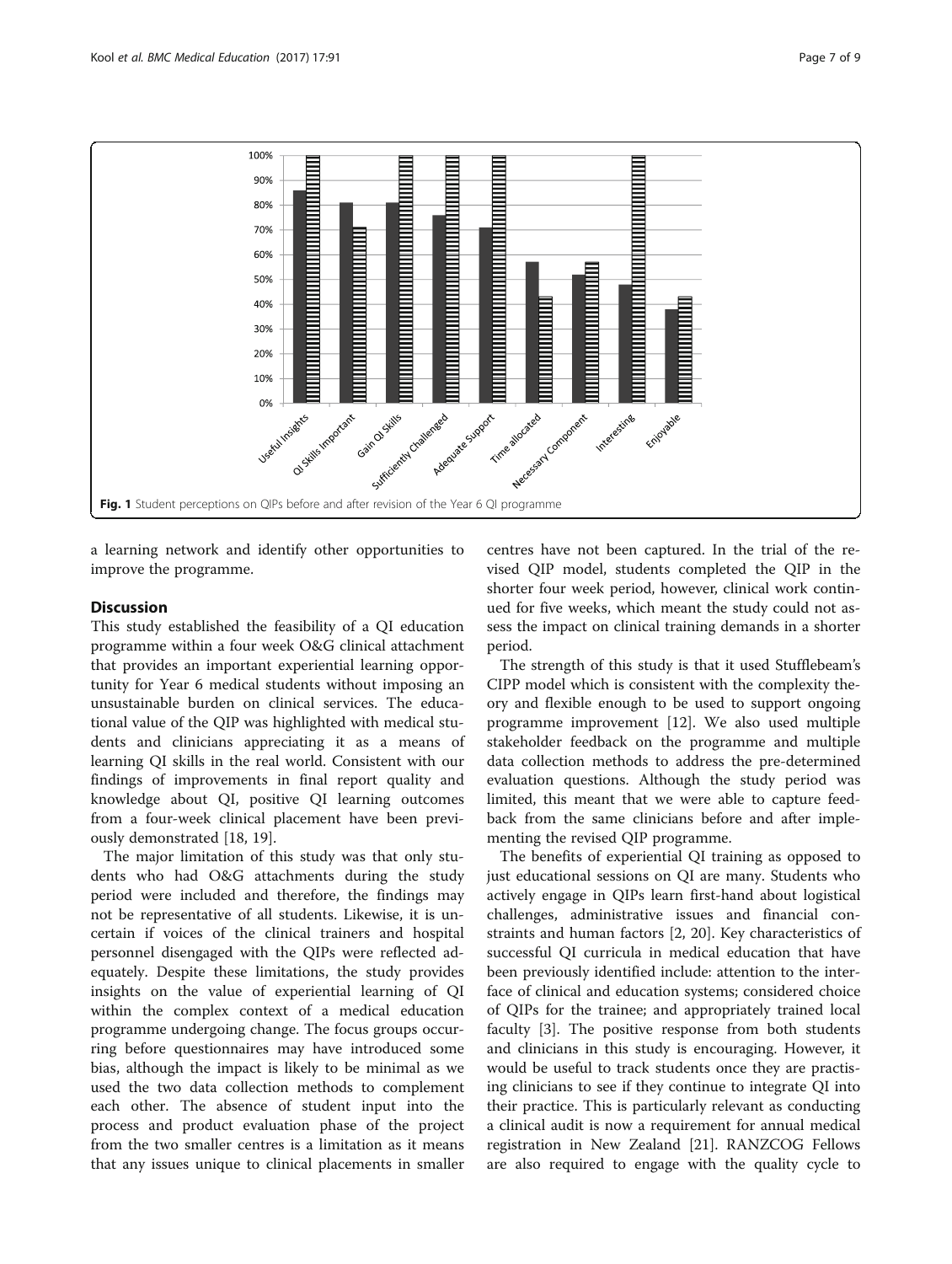<span id="page-7-0"></span>obtain Practice Review and Clinical Risk Management points for their Continuing Professional Development [\[22](#page-8-0)].

QI is an important facet of medical education ensuring the delivery of affordable, high quality and user-friendly healthcare [1, 2, 4, 13]. Providing opportunities for student and junior doctors to develop skills in QI will help ensure they are equipped to lead improvements in their future clinical practice [4, 6, 12, 13]. These skills are essential to ensure clinicians can critique the healthcare settings in which they work, [\[15](#page-8-0)] by becoming acquainted with evidence-based guidelines, able to critically evaluate the outcome of an audit and utilise this knowledge to improve care [\[16\]](#page-8-0). Clinicians in this study also perceived that the student QIPs resulted in better patient care in their women's health services. Future research could include evaluating patient outcomes in O&G services where QIPs have been completed and where improvement suggestions have been implemented.

### Conclusion

This study established the feasibility of Year 6 medical students conducting real-life QI within the constraints of a limited O&G clinical attachment of four weeks. Students found the experiential learning of QIPs important for their future practice. Clinical trainers found the QIPs to be satisfying and saw the value in it for improving O&G service. A four week clinical rotation is adequate for medical educators to consider opportunities for including QIPs as part of student learning.

### Additional files

[Additional file 1:](dx.doi.org/10.1186/s12909-017-0927-y) Topic selection form for QIP. (PDF 70 kb) [Additional file 2:](dx.doi.org/10.1186/s12909-017-0927-y) Template for QIP written report. (PDF 108 kb)

#### Abbreviations

CIPP: Context/Input/Process/Product; O&G: Obstetrics and gynaecology; QI: Quality improvement; QIP: Quality improvement project; RANZCOG: Royal Australian and New Zealand College of Obstetrics and Gynaecology

#### Acknowledgements

The authors wish to acknowledge Prof Peter Stone and A/Prof J Buchanan for their passion for QI and their role in developing the QIP. The authors wish to thank participants who agreed to take part in this project and who have contributed to the findings and recommendations of this report. In addition, we would like to acknowledge the contribution and support of the eight regional hospitals where the University of Auckland students perform their QIPs, and of Michelle Carvalho who provides ongoing support to all the O&G students.

#### Funding

This project was funded by a Learning Enhancement Grant, University of Auckland (grant no 9125–2357).

#### Availability of data and materials

The datasets generated and analysed during the current study are not publicly available due to ethical requirements at the University of Auckland. However, teaching resources have been made available.

#### Authors' contributions

SW, MW, BK, and LS developed the initial study concept and design. FM collected the data and undertook the preliminary data analysis. All authors contributed to the interpretation of the data. BK and RPJ developed the first draft of the paper. All authors contributed to the ongoing preparation of the manuscript, and revised it critically for important intellectual content. Final approval of the version to be published has been given by all authors.

#### Competing interests

SW was the recipient of a Stevenson Fellowship in Health Innovation and Quality Improvement. The other authors declares that they have no competing interests.

#### Consent for publication

Not applicable. This article does not contain any individual person's data.

#### Ethics approval and consent to participate

The research was conducted in accordance with the Declaration of Helsinki, including, but not limited to the anonymity of participants being guaranteed and the informed written consent of participants being obtained. The study was approved by the University of Auckland Ethics Committee (Reference 9057), and Auckland and Middlemore Hospitals' research committees. To ensure confidentiality, the participants' personal identities were protected and all data were identified only by numbers.

#### Publisher's Note

Springer Nature remains neutral with regard to jurisdictional claims in published maps and institutional affiliations.

#### Author details

<sup>1</sup>Section of Epidemiology and Biostatistics, School of Population Health University of Auckland, Auckland, New Zealand. <sup>2</sup> Department of Obstetrics and Gynaecology, University of Auckland, Auckland, New Zealand.

### Received: 27 September 2016 Accepted: 10 May 2017 Published online: 26 May 2017

#### References

- 1. Wong BM, et al. Teaching quality improvement and patient safety to trainees: a systematic review. Acad Med. 2010;85(9):1425–39.
- 2. Bergh A-M, Bac M, Sandars J. "Making a difference" Medical students' opportunities for transformational change in health care and learning through quality improvement projects. BMC Med Educ. 2016;16:171–8.
- 3. Jones AC, Shipman SA, Ogrinc G. Key characteristics of successful quality improvement curricula in physician education: a realist review. BMJ Qual Saf. 2015;24(1):77–88.
- 4. Wong BM, Levinson W, Shojania KG. Quality improvement in medical education: current state and future directions. Med Educ. 2012;46(1):107–19.
- 5. Kirkman MA, et al. The outcomes of recent patient safety education interventions for trainee physicians and medical students: a systematic review. BMJ Open. 2015;5(5):e007705.
- 6. Sweigart JR, et al. The health innovations scholars program: a model for accelerating preclinical medical students' mastery of skills for leading improvement of clinical systems. Am J Med Qual. 2016;31(4):293–300.
- 7. Runnacles J, Moult B, Lachman P. Developing future clinical leaders for quality improvement: experience from a London children's hospital. BMJ Qual Saf. 2013. doi:[10.1136/bmjqs-2012-001718.](http://dx.doi.org/10.1136/bmjqs-2012-001718)
- 8. Yardley S, Teunissen PW, Dornan T. Experiential learning: AMEE guide no. 63. Med Teach. 2012;34(2):e102–15.
- 9. Durning SJ, Artino AR. Situativity theory: a perspective on how participants and the environment can interact: AMEE Guide no. 52. Med Teach. 2011;33(3):188–99.
- 10. Wong BM. Reporting on patient safety and quality improvement education: designing projects for optimal dissemination. J Grad Med Educ. 2015;7(4):513–6.
- 11. Geyer R, Mackintosh A, Lehmann K, editors. What is complexity theory? Integrating UK and European social policy: the complexity of Europeanisation. Abington: Radcliffe Publishing; 2005.
- 12. Frye AW, Hemmer PA. Program evaluation models and related theories: AMEE Guide No. 67. Med Teach. 2012;34(5):E288–99.
- 13. Stufflebeam D, Shinkfield A. Evaluation theory, models, and applications. San Francisco: Jossey Bass/John Wiley & Sons, Inc.; 2007.